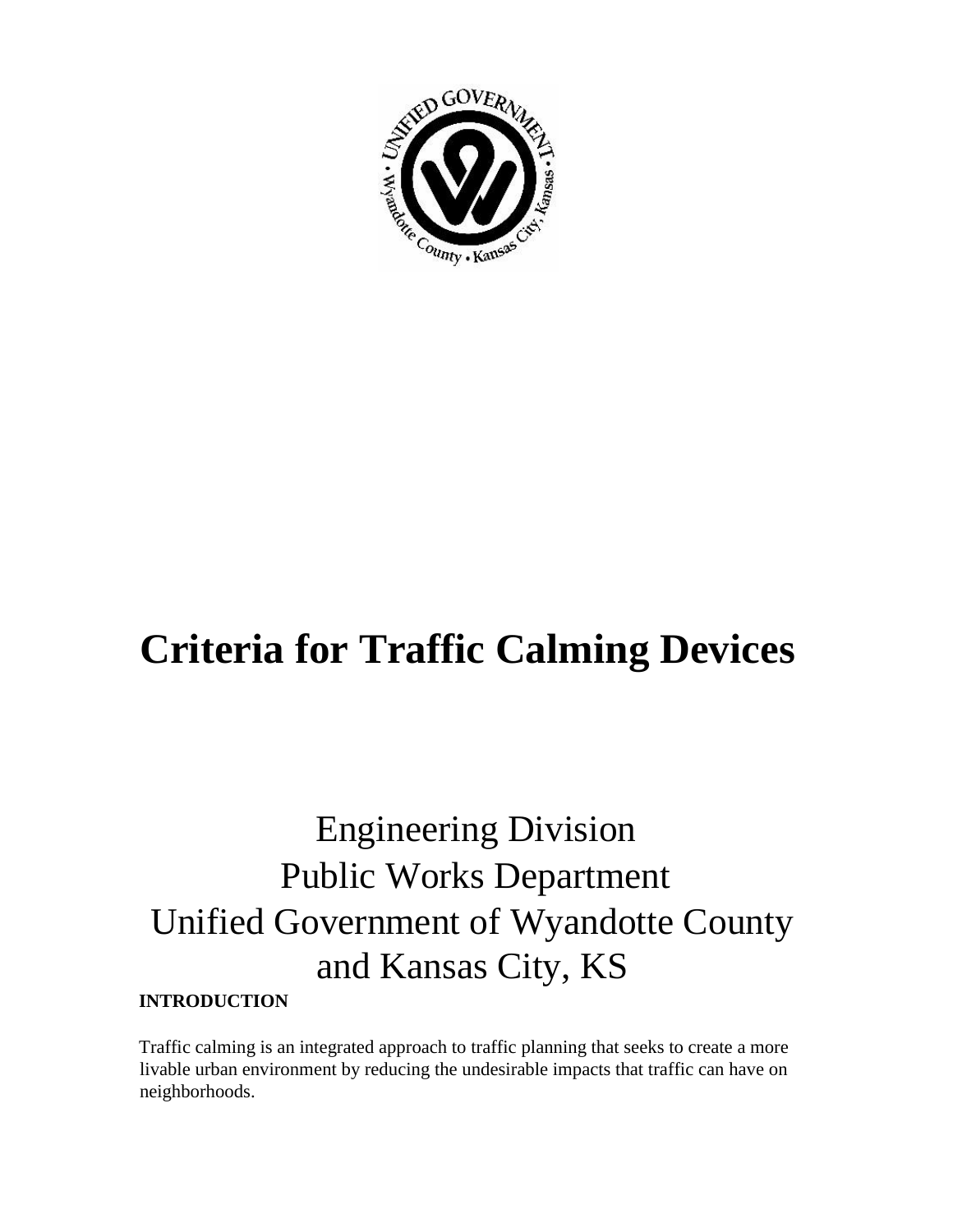Traffic calming policies have been developed to preserve an environment where people can live and work without being threatened by traffic related problems. The most common traffic problems on local streets and residential collectors are associated with the following elements:

1) Excessive speeds 2) Cut through traffic 3) Inadequate pedestrian facilities

Engineering tools include a variety of traffic calming devices that can reduce speed, decrease passenger car volumes, and improve safety on local streets and residential collectors.

The objectives of this policy are to:

- 1) Develop criteria for the selection of citizen initiated traffic calming projects for speeding traffic and cut through traffic on local streets and collectors.
- 2) Recommend appropriate traffic calming devices.
- 3) Establish a process for traffic calming installation. 4) Provide a basis for authorizing projects.

These topics are discussed in the following sections of the policy.

## **DEFINITION OF TERMS**

Local Street or Residential Collector: Local streets are used primarily for vehicles to travel from a collector street to their residence. Residential collectors (minor) are used to get from an arterial (major) street to the local street of residence.

85th Percentile Speed: The speed at which 85 percent of the motorists are measured to be traveling at or below. Commonly accepted practice for measuring speed of traffic as a whole.

Residents Directly Affected: Residents fronting the segment of the street where the proposed traffic calming device and supplemented signs will be installed.

### **CRITERIA FOR CONSIDERATION OF PLACEMENT OF CITIZEN INITATED TRAFFIC CALMING DEVICES – Local Streets and Residential Collectors**

In order to make efficient use of available funds, keep frustration levels of drivers to a minimum, and to minimize negative impacts of calming devices such as effects on emergency vehicles and increase in traffic volumes on other neighborhood streets, appropriate criteria for the selection of street or street segment(s) for the installation of traffic calming devices have been developed.

Separate criteria have been prepared for the eligibility of projects for reducing speeds, decreasing cut through traffic, and eliminating through traffic. Each type of traffic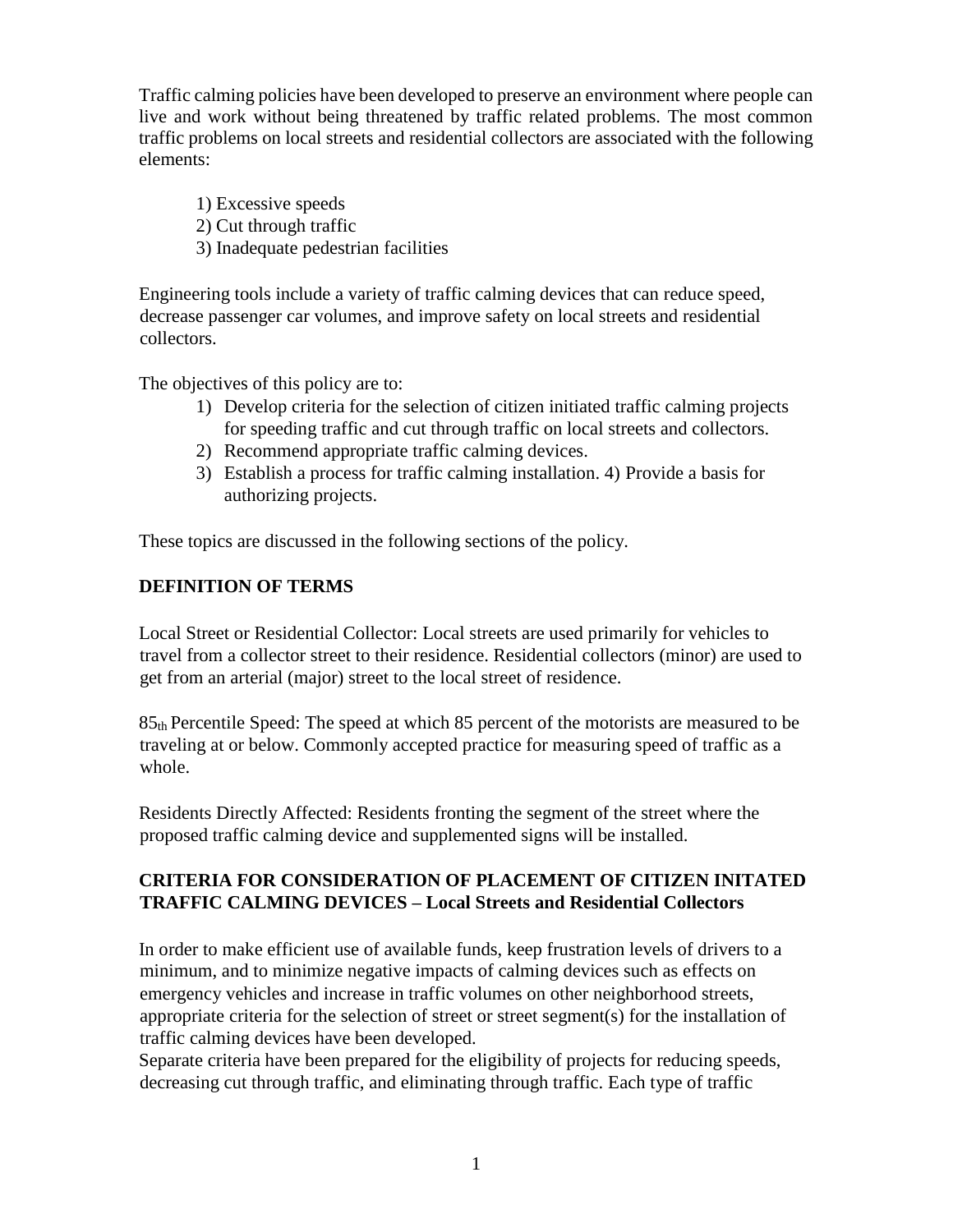calming carries its own set of criteria. In order to be considered for traffic calming all criteria in the respective category must be met.

The Unified Government, in its sole discretion, shall make the final decision whether to install a traffic calming project.

## **I. Eligibility criteria for calming devices to reduce speeds:**

- 1) The street must be classified as a local street or collector.
- 2) The 85th percentile speed observed is at least 35 M.P.H. or 5 M.P.H. over the posted speed limit, which-ever is greater.
- 3) 24-hour volume is more than 500 vehicles for local streets and 1,500 for collectors.
- 4) Fund availability.
- 5) The neighborhood must support the project as evidence by the submission of the petition of interest in the format of Exhibit A.

## **II. Eligibility criteria for calming devices to reduce the volume of cut through traffic:**

- 1) The street must be classified as a local street or collector.
- 2) The typical weekday traffic volume must exceed 500 vehicles per day for local streets and 1,500 vehicles per day for collectors. Alternative actions should be considered when traffic volumes on the study street exceed 3,000 vehicles per day. Many streets in the community are favored by drivers because of convenience, although the original intent may have been for only local use. Altering the path of so many vehicles would most likely bring negative affects to the community. A system analysis is recommended to thoroughly examine potential improvements on the major routes that would provide the needed capacity. A project of this type would need to be budgeted and handled as a major improvement project if feasible.
- 3) Other arterial and collector facilities are available to accommodate diverted traffic.
- 4) Fund availability.
- 5) The neighborhood must support the project as evidence by the submission of the petition of interest in the format of Exhibit A.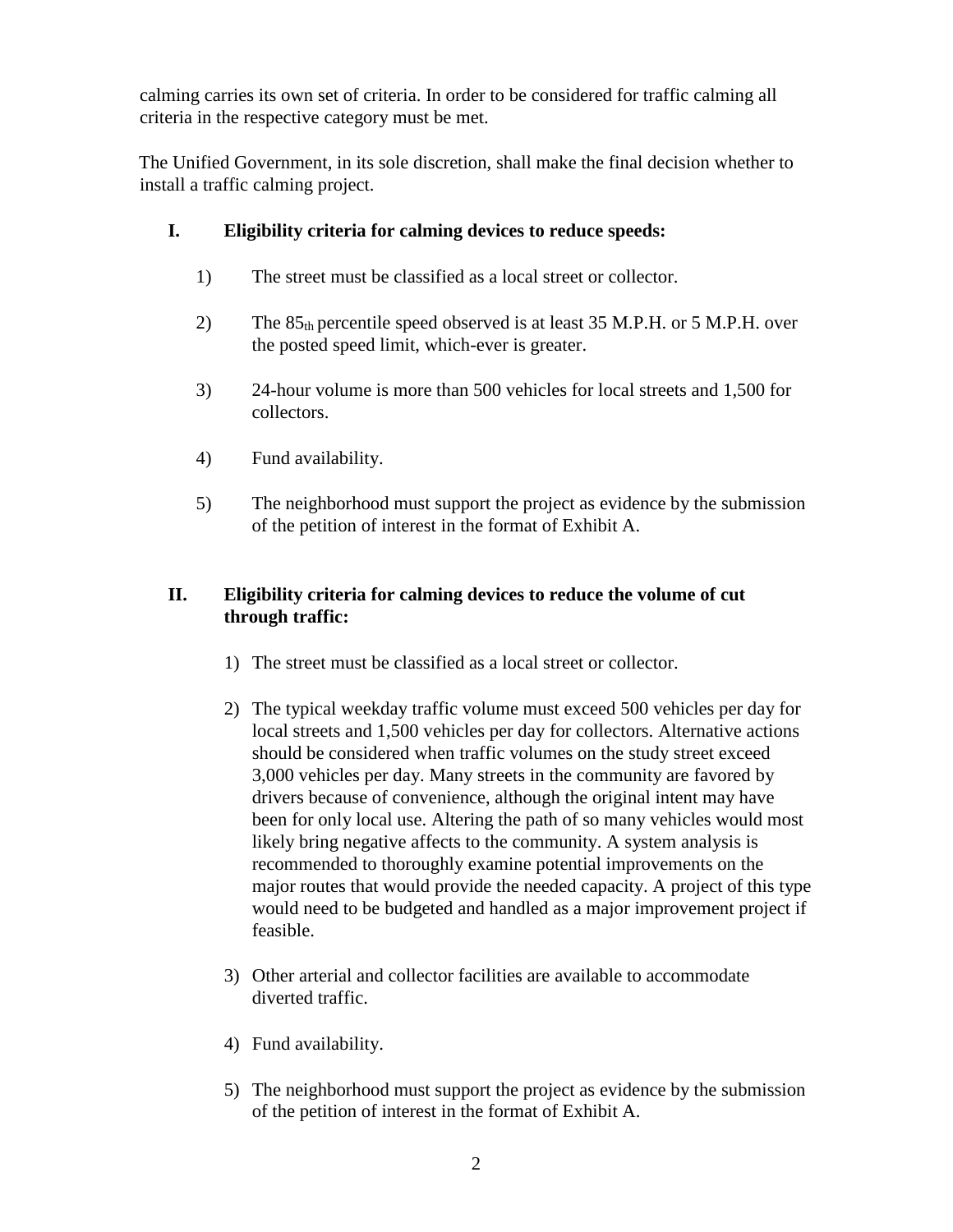#### **III. Eligibility Criteria for calming devices to restrict one or more possible movements:**

- 1) The street must be classified as a local street.
- 2) The typical weekday traffic must exceed 500 vehicles per day and be less than 3,000 vehicles per day.
- 3) The segment that is closed should be no greater than one block in length.
- 4) The Police and Fire Departments must both approve the proposed closure.
- 5) The street segment proposed for closure must not be used by public transit.
- 6) A suitable alternative route must be available.
- 7) Petition must be signed by at least 75% of the residents on the street segment requesting traffic calming.
- 8) Fund availability.

#### **TYPES OF CALMING DEVICES**

Several physical controls are available to reduce vehicular speeds and cut through traffic. Below is an outline of our traffic calming toolbox.

Vertical Deflection:

Vertical deflection measures are devices placed in the roadway that use the forces of vertical acceleration to discourage speeding by motorists. Devices in the path of travel force the driver to maneuver over top of the device in place. Some common examples are listed below:

- 1) Speed Humps: A section of pavement rising to a maximum height of 3 inches to 4 inches at the center, usually extending the width of the roadway. The number of speed humps installed on a street depends on the length of the street. For speed humps to be effective, they must be installed in a series, approximately 250 to 600 feet apart. Speed humps must be located a minimum distance of 150 feet from the intersection. Speed humps must be installed at least 15-20 feet away from the driveways and alleys. The street segment under consideration must be at least 550 feet.
- 2) Speed Tables: A flat topped section of pavement between 7 and 10 feet wide that is raised between 3 and 6 inches and usually extends the width of the roadway. Speed tables are similar in function to speed humps and have the same application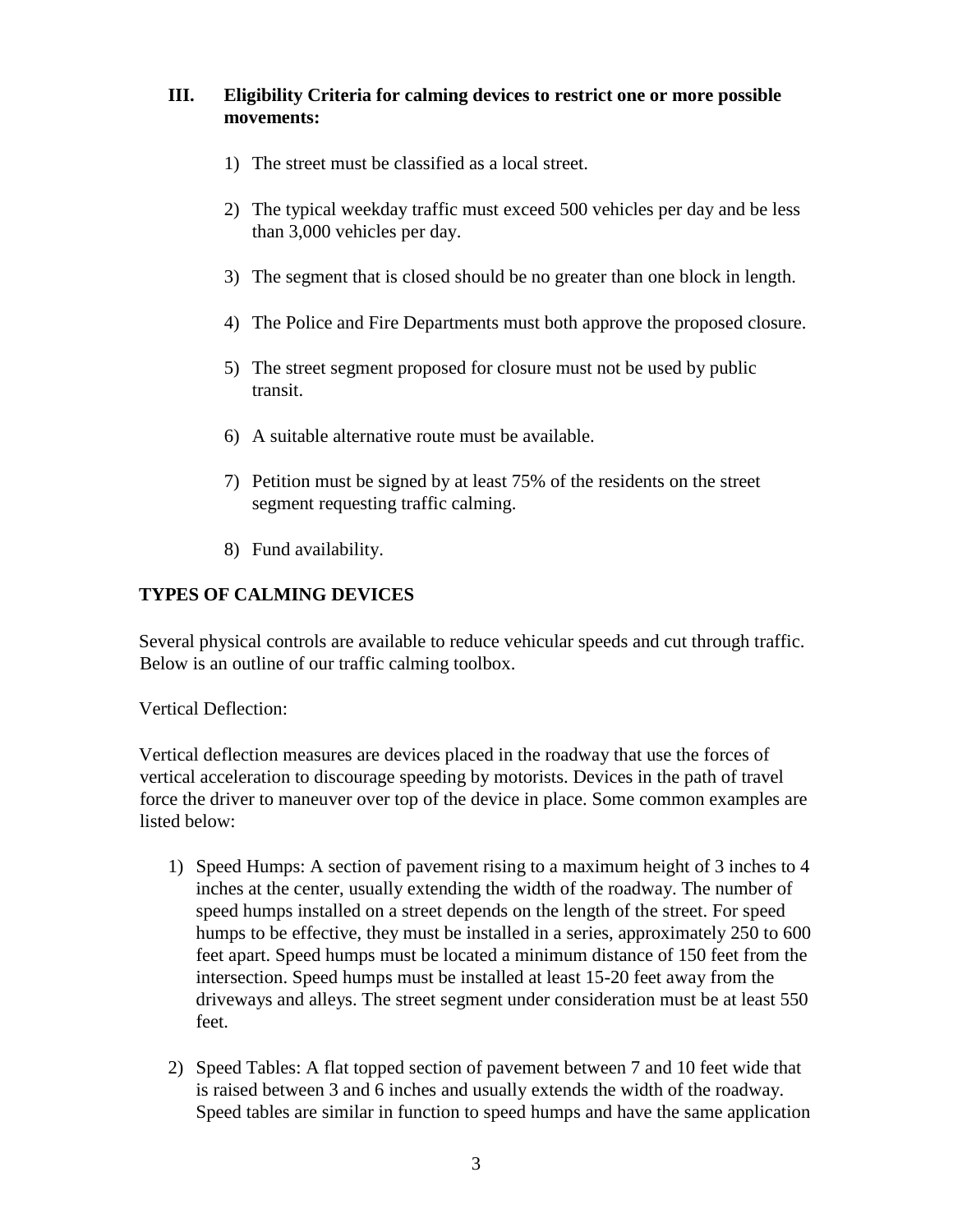standards. However, speed tables are to be used a crosswalks as well as speed reducers. One major benefit of speed tables is that people cross at the point where drivers decrease speed.

3) Speed Cushions: A section of pavement rising to a height of 3 to 4 inches and is approximately a 6 foot by 7 foot rectangle. Each cushion covers only a partial width of the roadway to allow passage for emergency vehicles, buses or other large vehicles, and bicycles. They are usually placed at varying intervals in order to channel the wheels of larger vehicles, while still providing hurdles wide enough to slow standard-sized vehicles.

#### Horizontal Deflection:

Horizontal deflection measures are devices placed in the roadway that requires the driver to increase his attention to the immediate path of the vehicle. Devices in the path of travel force the driver to maneuver around the devices. Some common examples are listed below:

- 1) Bulbouts: These devices are commonly used when the width of the street is considered excessive. With bulbouts in place, the driving lane is successfully narrowed to a proper size. Bulbouts are typically placed at the intersections of cross-streets, which also allows the device to act as a pedestrian haven. Commonly used when on-street parking is an issue. Bulbouts help protect the parked vehicles from traffic.
- 2) Lane Narrowing: The process of lane narrowing is similar to that of a bulbout, but the narrowing is throughout the entire length of the block. In many cases, this eliminates on-street parking.
- 3) Roundabouts: Circular intersections with specific design and traffic control features. These features include yield control of all entering traffic, channelized approaches, and appropriate geometric curvature to ensure that travel speeds on the circulatory roadway are typically less than 30 mph. Thus, roundabouts are a subset of a wide range of circular intersection forms.

#### Turning Restrictions

Any device that limits or restricts the movements of a driver is generally classified as a turning restriction. Some common examples are listed below:

> 1) Semi Diverters: Semi-diverter is a curb extension or barrier that restricts movement into a street. The semi-diverter is constructed at approximately the center of the street, effectively obstructing one direction of traffic. The semi diverter creates a one-way segment at the intersection while maintaining two-way traffic for the rest of the block typically used to deter traffic from cutting through a residential neighborhood from a congested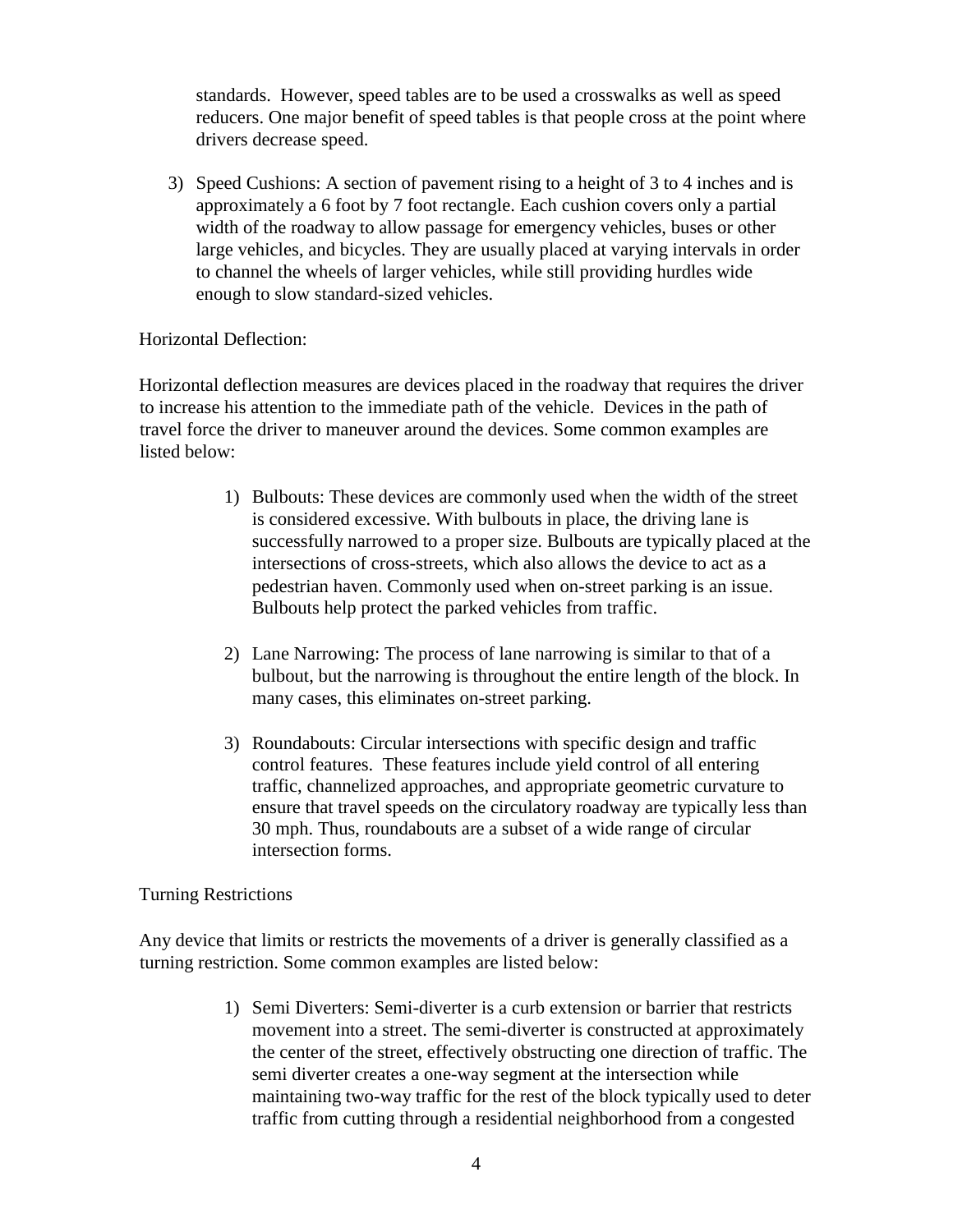arterial street. This form of traffic calming is a physical reinforcement to the regulatory "Do Not Enter" and turn prohibition signs on the crossing street. Semi-diverters have the advantage of providing minimal impediment to emergency vehicles and allowing two-way traffic flow once past the restriction.

- 2) Forced Turn Channelization: Limits certain traffic movements at intersections through a combination of signal and traffic islands. Channelization is intended to make travel through a neighborhood difficult but does not restrict it entirely. Adverse safety impacts are minimal and violation rates are generally low.
- 3) Diagonal Diverters: A diagonal diverter converts an intersection into two unconnected streets by placing a barrier diagonally through the intersection. This prevents direct uninterrupted movement through the neighborhood by forcing a turn at the barrier. Non-local traffic must traverse a longer distance through the neighborhood, diminishing the street's attractiveness as a through route. It has an advantage over a culde-sac in that traffic is not "trapped" on the street, making the installation more acceptable to local residents and the street more accessible to emergency vehicles. The violation rate is low, landscaping potential exists, and adverse safety impacts are minimized through proper design, advance signing, and pavement markings. The main drawback of a diagonal diverter is that use of the device in a simple installation simply diverts traffic onto another local street. It is important that the installation of the diagonal diverter be a part of a system of neighborhood traffic control devices that considers the needs of the neighborhood as a whole, not just one street.
- 4) Intersection Cul-de-sacs and Mid-block Cul-de-sacs: Changing through roads into cul-de-sacs is a commonly used technique and is an effective way of eliminating non-local traffic on a street. However, there are inherent problems in closing a street. The response time of emergency vehicles may be increased and residents will have only one-way to and from the street. If unwanted through traffic is a persistent problem and a high violation rate is noted with other traffic devices, cul-de-sac may be an alternative. Cul-de-sacs can be landscaped to add to the environment of the street.

#### **STEPS FOR NEIGHBORHOOD REQUEST FOR TRAFFIC CALMING**

To initiate the process for considering the installation of a traffic-calming device or project the citizen or neighborhood association must contact the Engineering Division of the Public Works Department. Typically, the Engineering Division will mail to the individual or the neighborhood association information on the process, along with a petition form, attached as exhibit A, for a significant portion of the neighborhood to sign.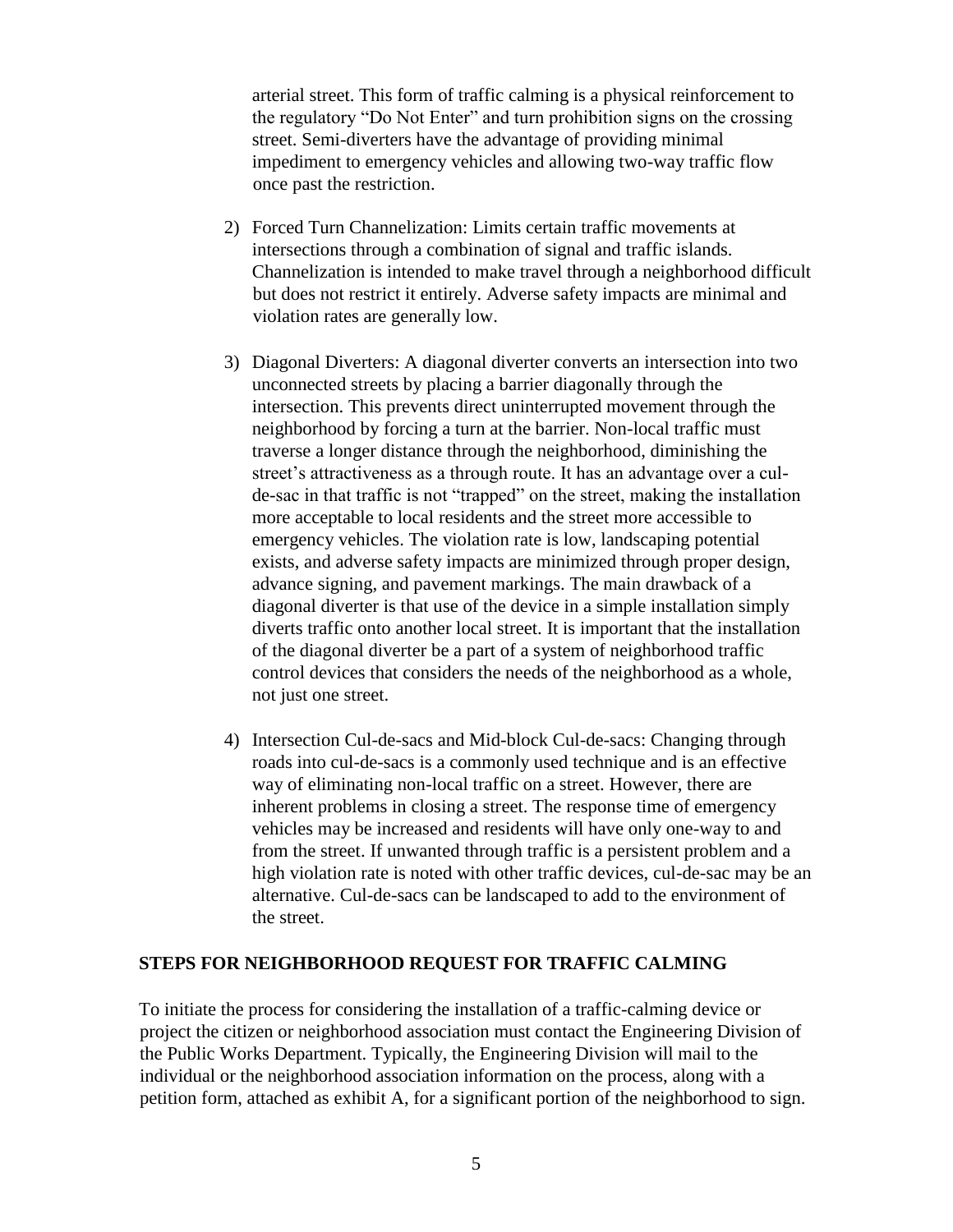A neighborhood contact person should be identified on the petition. Petitioner must include an explanation of the observed problem.

Upon receipt of the petition and verification by UG staff of the reported problems, the Engineering Department may collect traffic volume and speed data. Data collection and analysis typically takes 2-3 months to complete. If reported problems correlate with schools being in session, traffic data collection may be suspended until school opening.

Unified Government staff may contact the petitioning group through letter or phone communication and explain its findings and suggestions. If necessary, UG staff may attend a neighborhood meeting to present findings and explain the participation requirements. The UG staff may continue to serve as a resource person at future meetings, but developing consensus and arranging meetings is the responsibility of the neighborhood association or representative. If the traffic study shows that the area in question meets UG criteria and a traffic-calming device is justified, UG staff will prepare a preliminary design.

Following to the completion of the design, and prior to any temporary or permanent traffic calming installation, the engineering department will consult with the District and At Large Commissioners to discuss the proposed installations.

After approval from the commissioners, a 6-9 month trial installation is typical, the devices or closings are implemented on a trial basis. After the end of this period, the UG may schedule a meeting with the neighborhood group to receive additional feedback. UG staff wishes to hear both the positives and negatives of the trial installation. Prior to any temporary or permanent traffic calming installations the engineering department will consult with the District and At Large Commissioners.

Other departments, such as Police and Fire, will also comment on the traffic calming devices. The decision to permanently install traffic calming is at the discretion of the Unified Government.

If permanent installation is decided upon and the cost of this installation is estimated to be greater than the small project procurement limit set forth by the Unified Government, the Unified Government typically requires a benefit district to be formed in the neighborhood. All projects that are to be entirely or partially funded by the Unified Government shall be based on the availability of funds.

#### **RESPONSBLE UNIFIED GOVERNMENT OFFICIAL**

The Unified Government Commission authorizes the Unified Government Administrator to administer this policy and establish procedures as necessary to effectively and fairly carry out this policy.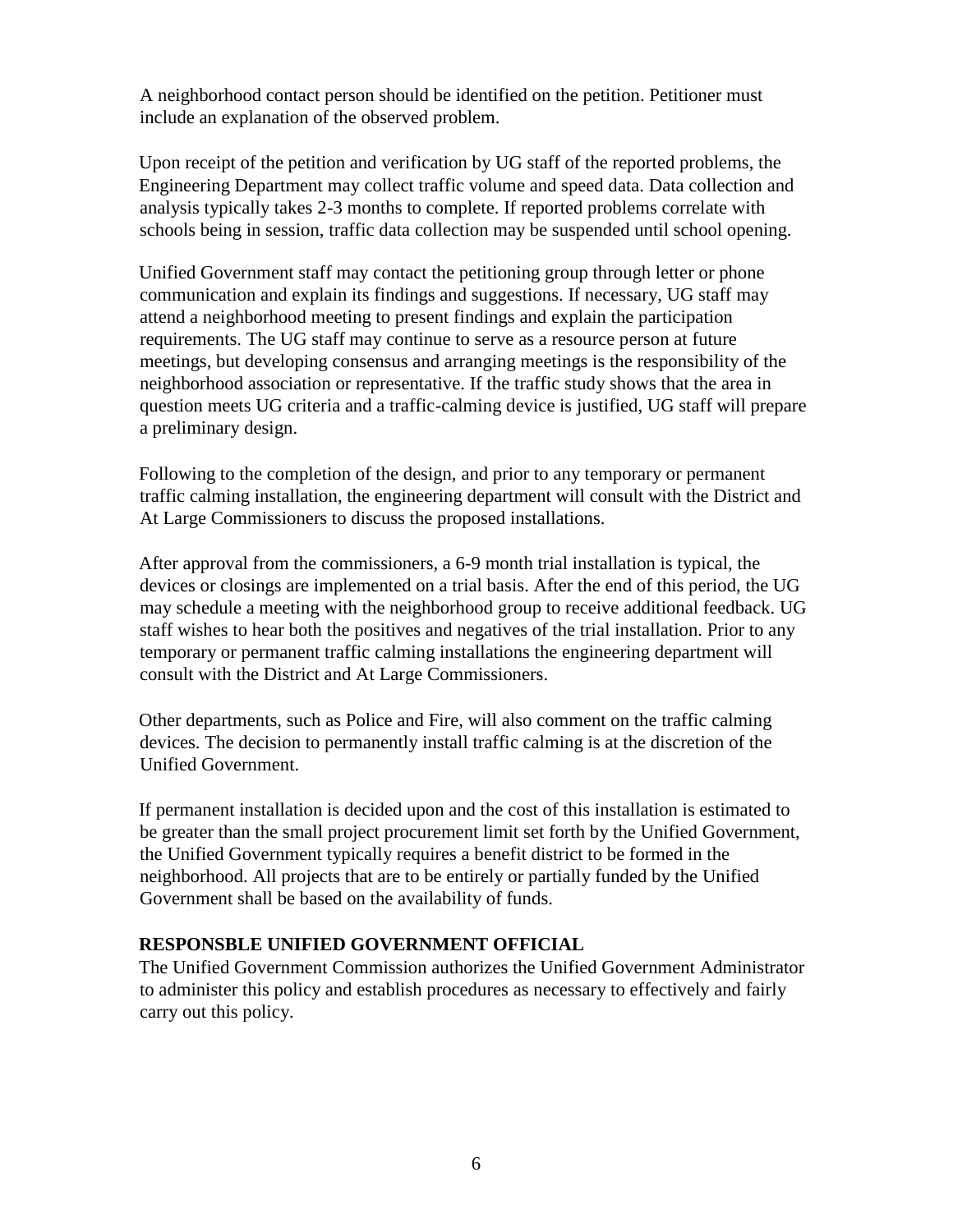## **Unified Government Traffic Calming - Neighborhood Request Form**

Please submit the completed Neighborhood Request Form to: Unified Government Public Works Department Attn: Devin Tiebout 701 N 7th Street Suite 712 Kansas City, KS. 66101 Email: dtiebout@wycokck.org FAX: (913) 573-5727

| Contact Name:                                                                                                                                                                                                                  |                |  |
|--------------------------------------------------------------------------------------------------------------------------------------------------------------------------------------------------------------------------------|----------------|--|
|                                                                                                                                                                                                                                |                |  |
| Phone: 2000 Phone: 2000 Phone: 2000 Phone: 2000 Phone: 2000 Phone: 2000 Phone: 2000 Phone: 2000 Phone: 2000 Phone: 2000 Phone: 2000 Phone: 2000 Phone: 2000 Phone: 2000 Phone: 2000 Phone: 2000 Phone: 2000 Phone: 2000 Phone: | Daytime Phone: |  |
|                                                                                                                                                                                                                                |                |  |

• Do you belong to a Neighborhood or Homeowner's Association or are you aware of one in your area? Yes  $\Box$  No  $\Box$ If yes, which one?

• Describe the location of your traffic concern:

• Describe your neighborhood's traffic concern in detail: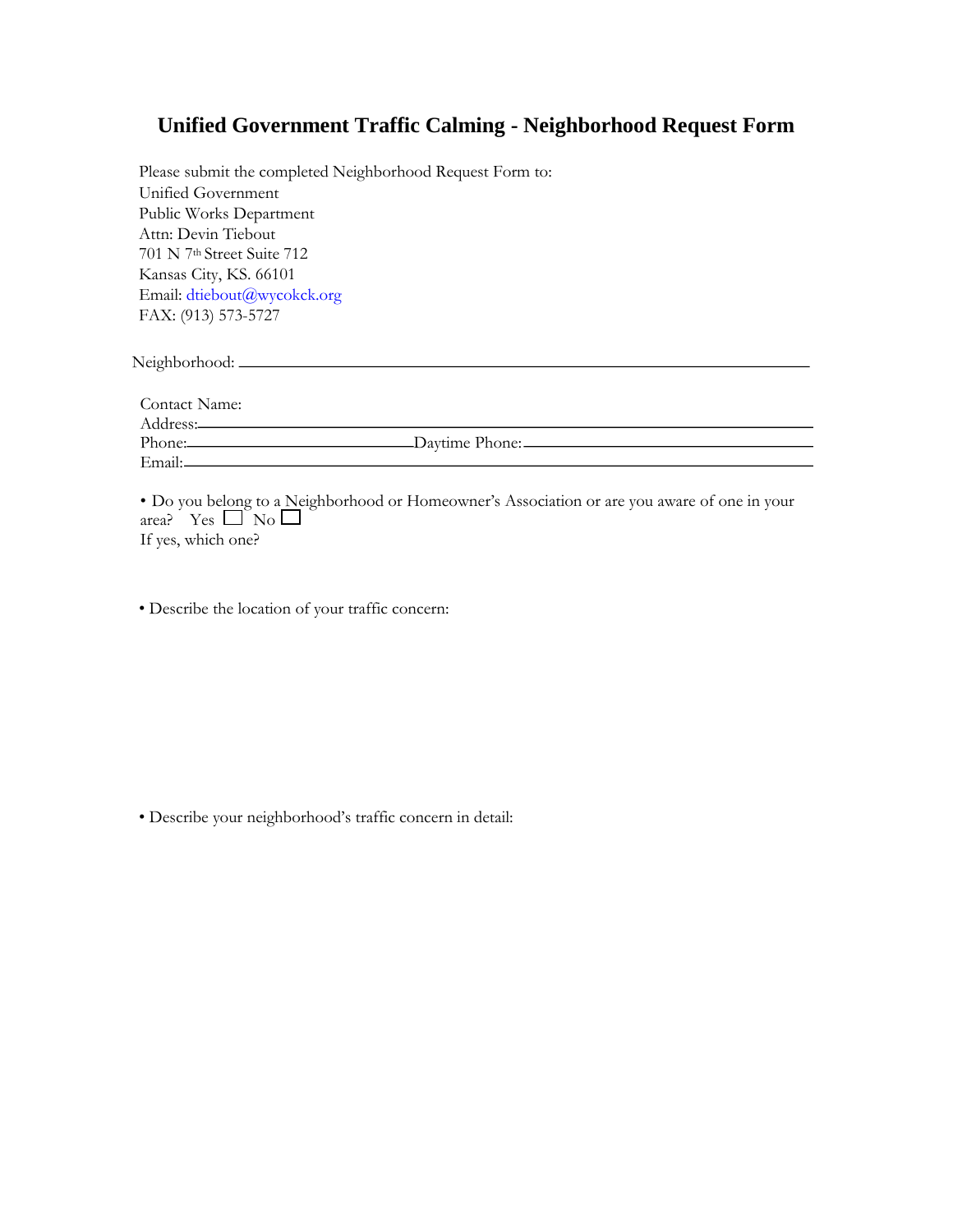The attached petition should be circulated to only and all residents living on the street segment that is requesting traffic calming and returned to the Unified Government. Properties without signatures will be counted as "negative responses."

# **Neighborhood Traffic Calming Request Petition**

| residing on the street segment along with the Neighborhood Request Form.<br>PLEASE PRINT | Please submit this petition signed by at least 75% of the property owners (one per household) |  |
|------------------------------------------------------------------------------------------|-----------------------------------------------------------------------------------------------|--|
|                                                                                          |                                                                                               |  |
|                                                                                          |                                                                                               |  |
|                                                                                          |                                                                                               |  |
|                                                                                          |                                                                                               |  |
|                                                                                          |                                                                                               |  |
|                                                                                          |                                                                                               |  |
|                                                                                          |                                                                                               |  |
|                                                                                          |                                                                                               |  |
|                                                                                          |                                                                                               |  |
|                                                                                          |                                                                                               |  |
|                                                                                          |                                                                                               |  |
|                                                                                          |                                                                                               |  |
| Name                                                                                     | Please circle one: Homeowner Tenant                                                           |  |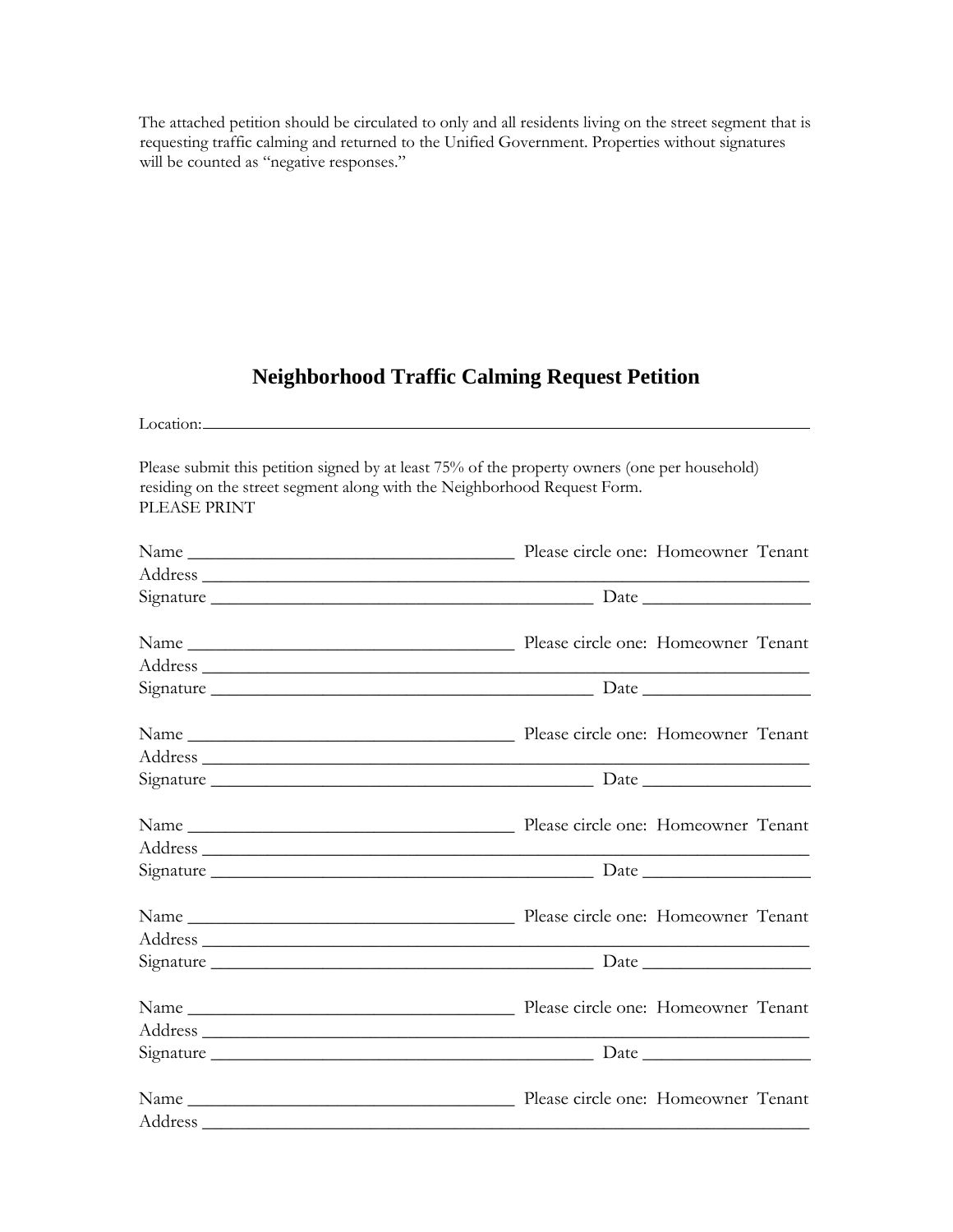|                                                                                                                                                                                                                                | $Signature \_\_\_\_\_\_$                                                                                                                                                                                                       |
|--------------------------------------------------------------------------------------------------------------------------------------------------------------------------------------------------------------------------------|--------------------------------------------------------------------------------------------------------------------------------------------------------------------------------------------------------------------------------|
|                                                                                                                                                                                                                                |                                                                                                                                                                                                                                |
| Address and the contract of the contract of the contract of the contract of the contract of the contract of the contract of the contract of the contract of the contract of the contract of the contract of the contract of th |                                                                                                                                                                                                                                |
|                                                                                                                                                                                                                                |                                                                                                                                                                                                                                |
|                                                                                                                                                                                                                                |                                                                                                                                                                                                                                |
|                                                                                                                                                                                                                                | Address experiences and the second contract of the second contract of the second contract of the second contract of the second contract of the second contract of the second contract of the second contract of the second con |
|                                                                                                                                                                                                                                |                                                                                                                                                                                                                                |
|                                                                                                                                                                                                                                |                                                                                                                                                                                                                                |
|                                                                                                                                                                                                                                | Address and the contract of the contract of the contract of the contract of the contract of the contract of the contract of the contract of the contract of the contract of the contract of the contract of the contract of th |
|                                                                                                                                                                                                                                |                                                                                                                                                                                                                                |
|                                                                                                                                                                                                                                |                                                                                                                                                                                                                                |
|                                                                                                                                                                                                                                | Address and the contract of the contract of the contract of the contract of the contract of the contract of the contract of the contract of the contract of the contract of the contract of the contract of the contract of th |
|                                                                                                                                                                                                                                |                                                                                                                                                                                                                                |
|                                                                                                                                                                                                                                |                                                                                                                                                                                                                                |
| Address and the contract of the contract of the contract of the contract of the contract of the contract of the contract of the contract of the contract of the contract of the contract of the contract of the contract of th |                                                                                                                                                                                                                                |
|                                                                                                                                                                                                                                |                                                                                                                                                                                                                                |
|                                                                                                                                                                                                                                |                                                                                                                                                                                                                                |
|                                                                                                                                                                                                                                |                                                                                                                                                                                                                                |
|                                                                                                                                                                                                                                |                                                                                                                                                                                                                                |
| Name                                                                                                                                                                                                                           | Please circle one: Homeowner Tenant                                                                                                                                                                                            |
|                                                                                                                                                                                                                                | Address experiences and the set of the set of the set of the set of the set of the set of the set of the set of the set of the set of the set of the set of the set of the set of the set of the set of the set of the set of  |
|                                                                                                                                                                                                                                |                                                                                                                                                                                                                                |
|                                                                                                                                                                                                                                |                                                                                                                                                                                                                                |
|                                                                                                                                                                                                                                | Address and the contract of the contract of the contract of the contract of the contract of the contract of the contract of the contract of the contract of the contract of the contract of the contract of the contract of th |
|                                                                                                                                                                                                                                |                                                                                                                                                                                                                                |
|                                                                                                                                                                                                                                |                                                                                                                                                                                                                                |
|                                                                                                                                                                                                                                | Address experiences and the set of the set of the set of the set of the set of the set of the set of the set of the set of the set of the set of the set of the set of the set of the set of the set of the set of the set of  |
|                                                                                                                                                                                                                                |                                                                                                                                                                                                                                |
|                                                                                                                                                                                                                                |                                                                                                                                                                                                                                |
|                                                                                                                                                                                                                                |                                                                                                                                                                                                                                |
|                                                                                                                                                                                                                                |                                                                                                                                                                                                                                |
|                                                                                                                                                                                                                                |                                                                                                                                                                                                                                |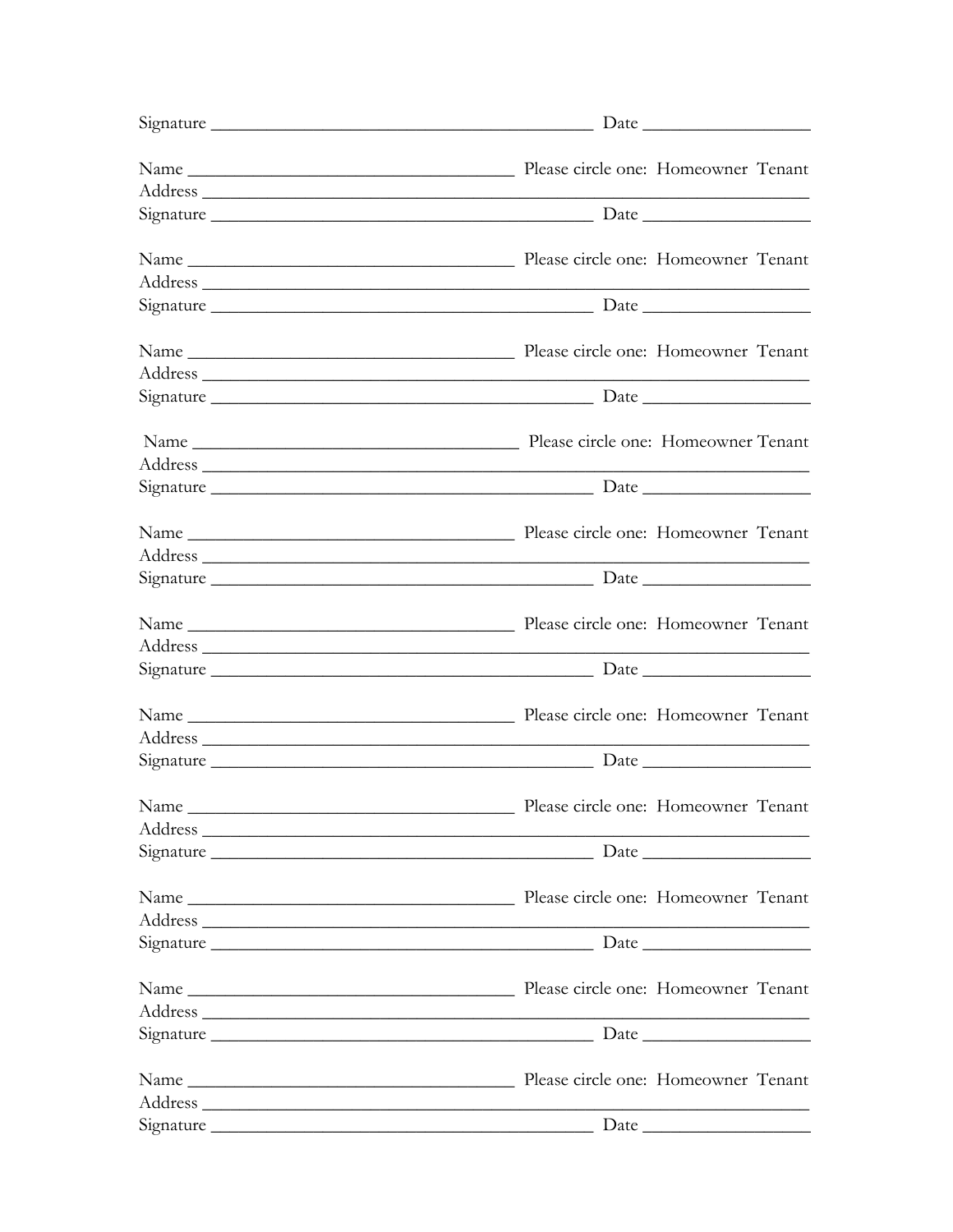| Signature |  |  |  |
|-----------|--|--|--|
|           |  |  |  |
|           |  |  |  |
|           |  |  |  |
|           |  |  |  |
|           |  |  |  |
|           |  |  |  |
|           |  |  |  |
|           |  |  |  |
|           |  |  |  |